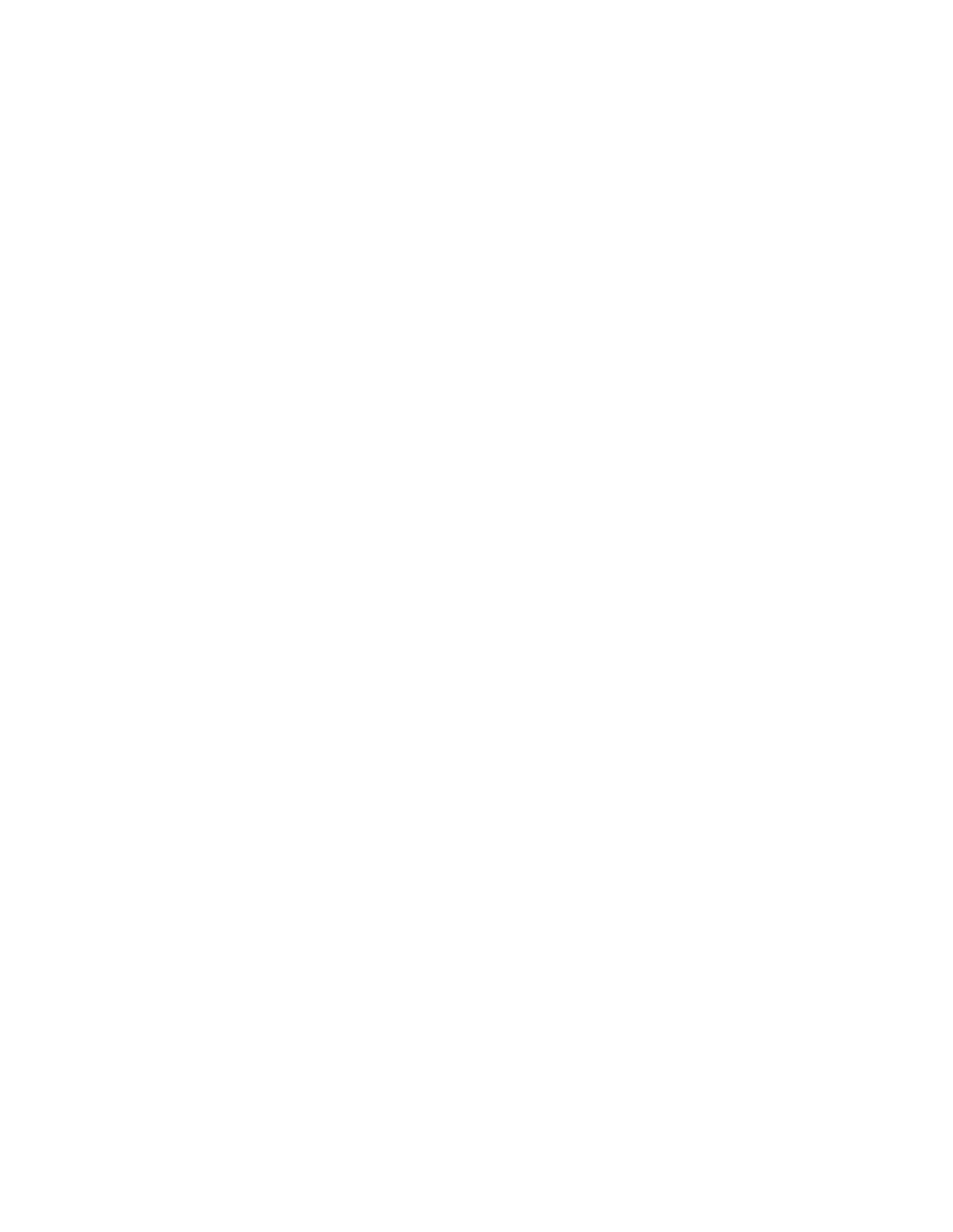## **Primary Authors**

Shuvra Bhattacharyya, Joseph T. Buck, Wan-Teh Chang, Michael J. Chen, Brian L. Evans, Edwin E. Goei, Soonhoi Ha, Paul Haskell, Chih-Tsung Huang, Wei-Jen Huang, Christopher Hylands, Asawaree Kalavade, Alan Kamas, Allen Lao, Edward A. Lee, Seungjun Lee, David G. Messerschmitt, Praveen Murthy, Thomas M. Parks, José Luis Pino, John Reekie, Gilbert Sih, S. Sriram, Mary P. Stewart, Michael C. Williamson, Kennard White.

#### **Other contributors**

Raza Ahmed, Egbert Amicht (AT&T), Sunil Bhave, Anindo Banerjea, Neal Becker (Comsat), Jeff Bier, Philip Bitar, Rachel Bowers, Andrea Cassotto, Gyorgy Csertan (T.U. Budapest), Stefan De Troch (IMEC), Rolando Diesta, Martha Fratt, Mike Grimwood, Luis Gutierrez, Eric Guntvedt, Erick Hamilton, Richard Han, David Harrison, Holly Heine, Wai-Hung Ho, John Hoch, Sangjin Hong, Steve How, Alireza Khazeni, Ed Knightly, Christian Kratzer (U. Stuttgart), Ichiro Kuroda (NEC), Tom Lane (Structured Software Systems, Inc.), Phil Lapsley, Bilung Lee, Jonathan Lee, Wei-Yi Li, Yu Kee Lim, Brian Mountford, Douglas Niehaus (Univ. of Kansas), Maureen O'Reilly, Sunil Samel (IMEC), Chris Scannel (NRL), Sun-Inn Shih, Mario Jorge Silva, Rick Spickelmier, Eduardo N. Spring, Richard S. Stevens (NRL), Richard Tobias (White Eagle Systems Technology, Inc.), Alberto Vignani (Fiat), Gregory Walter, Xavier Warzee (Thomson), Anders Wass, Jürgen Weiss (U. Stuttgart), Andria Wong, Anthony Wong, Mei Xiao, Chris Yu (NRL).

## **Copyright © 1990-1997 The Regents of the University of California All rights reserved.**

Permission is hereby granted, without written agreement and without license or royalty fees, to use, copy, modify, and distribute the Ptolemy software and its documentation for any purpose, provided that the above copyright notice and the following two paragraphs appear in all copies of the software and documentation.

IN NO EVENT SHALL THE UNIVERSITY OF CALIFORNIA BE LIABLE TO ANY PARTY FOR DIRECT, INDIRECT, SPECIAL, INCIDENTAL, OR CONSEQUENTIAL DAMAGES ARISING OUT OF THE USE OF THIS SOFTWARE AND ITS DOCUMEN-TATION, EVEN IF THE UNIVERSITY OF CALIFORNIA HAS BEEN ADVISED OF THE POSSIBILITY OF SUCH DAMAGE.

THE UNIVERSITY OF CALIFORNIA SPECIFICALLY DISCLAIMS ANY WARRAN-TIES, INCLUDING, BUT NOT LIMITED TO, THE IMPLIED WARRANTIES OF MER-CHANTABILITY AND FITNESS FOR A PARTICULAR PURPOSE. THE SOFTWARE PROVIDED HEREUNDER IS ON AN "AS IS" BASIS, AND THE UNIVERSITY OF CAL-IFORNIA HAS NO OBLIGATION TO PROVIDE MAINTENANCE, SUPPORT, UPDATES, ENHANCEMENTS, OR MODIFICATIONS.